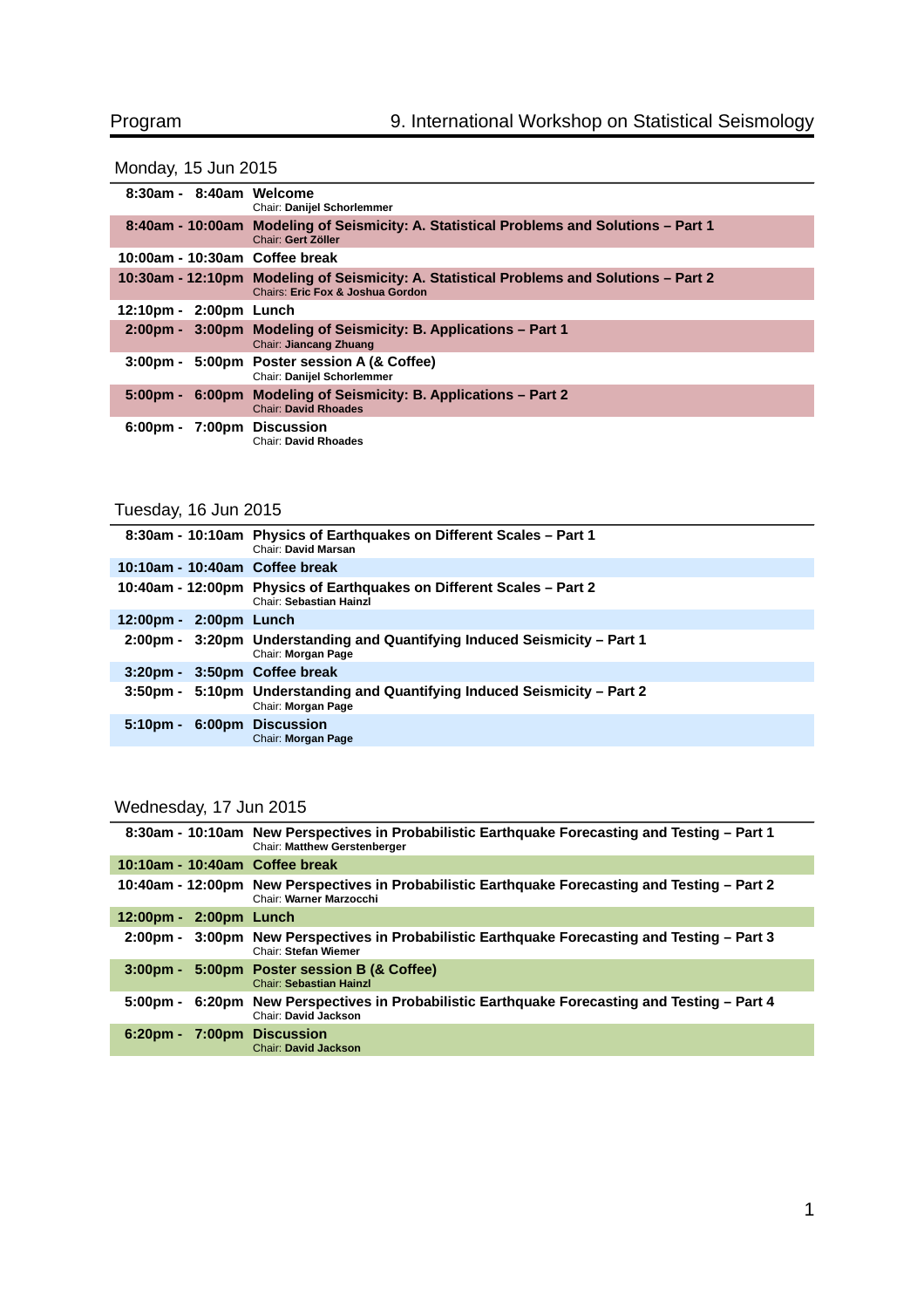## Monday, 15 Jun 2015 – AM Sessions

### **Modeling of Seismicity: A. Statistical Problems and Solutions – Part 1** Chair: **Gert Zöller**

|                                | 8:40am - 9:00am Some thoughts on the estimation of maximum and corner magnitude<br>Matteo Taroni, Warner Marzocchi, Jeremy D. Zechar              |
|--------------------------------|---------------------------------------------------------------------------------------------------------------------------------------------------|
|                                | 9:00am - 9:20am Statistical tests for the tail of the seismic-moment distribution of global shallow<br>earthquakes<br>Isabel Serra, Álvaro Corral |
| $9:20am - 9:40am$ Mmax         | Matthias Holschneider, Gert Zoeller                                                                                                               |
|                                | 9:40am - 10:00am Self-similar aftershock rates<br>Joern Davidsen                                                                                  |
| 10:00am - 10:30am Coffee break |                                                                                                                                                   |

### **Modeling of Seismicity: A. Statistical Problems and Solutions – Part 2** Chairs: **Eric Fox & Joshua Gordon**

|                                     | 10:30am - 10:50am A simple model for earthquake statistics compared to observations and<br>experiments<br>Karin A. Dahmen, Yehuda Ben-Zion, Braden Brinkman, Thomas Goebel, Michael LeBlanc, Danijel Schorlemmer,<br>Jonathan Uhl |
|-------------------------------------|-----------------------------------------------------------------------------------------------------------------------------------------------------------------------------------------------------------------------------------|
|                                     | 10:50am - 11:10am Condensation of earthquake location catalogs and implications for earthquake<br>triggering models<br>Yavor Kamer, Guy Ouillon, Didier Sornette, Jochen Woessner                                                 |
|                                     | 11:10am - 11:30am Statistical Properties of Marsan-Lenglin\'e Estimates of Triggering Functions for<br><b>Space-time Marked Point Processes</b><br>Eric Fox, Rick Paik Schoenberg, Joshua Gordon                                  |
|                                     | 11:30am - 11:50am Full nonparametric estimate of space-time ETAS model<br>Giada Adelfio, Marcello Chiodi                                                                                                                          |
|                                     | 11:50am - 12:10pm Spatial distribution of aftershocks as a hallmark for different stress regimes<br>Eugenio Lippiello, Ferdinando Giacco, Cataldo Godano, Warner Marzocchi, Lucilla de Arcangelis                                 |
| 2:00pm Lunch<br>$12:10 \text{pm} -$ |                                                                                                                                                                                                                                   |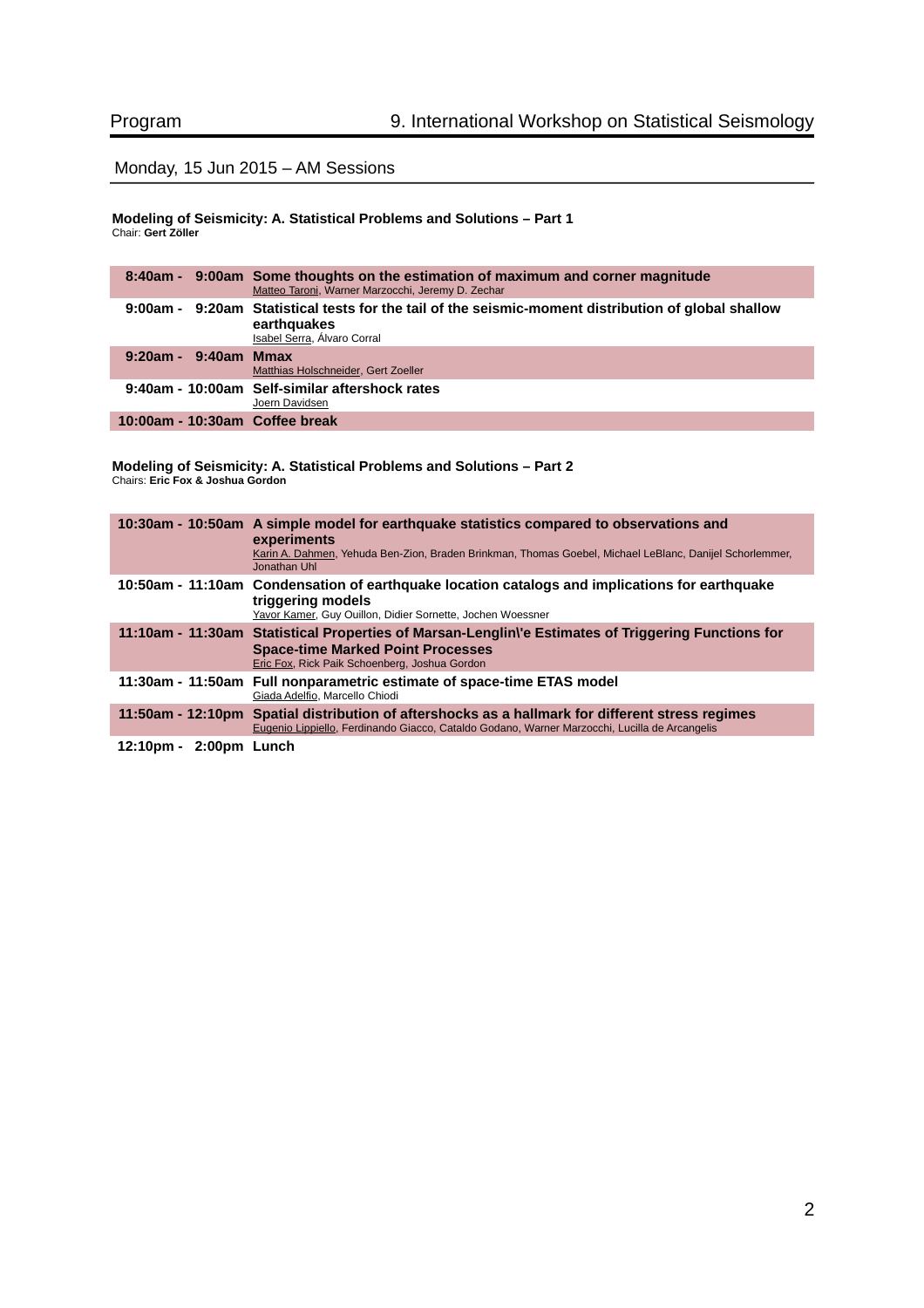## Monday, 15 Jun 2015 – PM Sessions

### **Modeling of Seismicity: B. Applications – Part 1** Chair: **Jiancang Zhuang**

|  | 2:00pm - 2:20pm Empirical Estimation of Fault Directionality for Improved Non-parametric Estimation<br>of Branching Models for Earthquake Occurrences<br>Joshua Gordon                                                            |
|--|-----------------------------------------------------------------------------------------------------------------------------------------------------------------------------------------------------------------------------------|
|  | 2:20pm - 2:40pm Predicting changing rates of swarm activity by volumetric strain changes<br>Takao Kumazawa, Yosihiko Ogata, Kazuhiro Kimura, Kenji Maeda, Akio Kobayashi                                                          |
|  | 2:40pm - 3:00pm Insights on stress-drop magnitude-dependency and source-variability from the<br>analysis of accelerometric data and non-ergodic GMPEs<br>Fabrice Cotton, Boumediène Derras, Stephane Drouet, Christian Molkenthin |

### **Poster session A (& Coffee)**

Chair: **Danijel Schorlemmer**

**Modeling of Seismicity: B. Applications – Part 2** Chair: **David Rhoades**

| 5:00pm - 5:20pm Detecting spatial variations of earthquake clustering parameters via maximum<br>weighted likelihoods estimates<br>Jiancang Zhuang                      |
|------------------------------------------------------------------------------------------------------------------------------------------------------------------------|
| 5:20pm - 5:40pm Short-term foreshocks and their predictive value<br>Gerassimos Papadopoulos, Markos Avlonitis, Boris Di Fiore, George Minadakis                        |
| 5:40pm - 6:00pm Hidden Markov Modeling of Sparse Time Series from Non-volcanic Tremor<br>observations<br>Ting Wang, Jiancang Zhuang, Kazushige Obara, Hiroshi Tsuruoka |

**Discussion** Chair: **David Rhoades**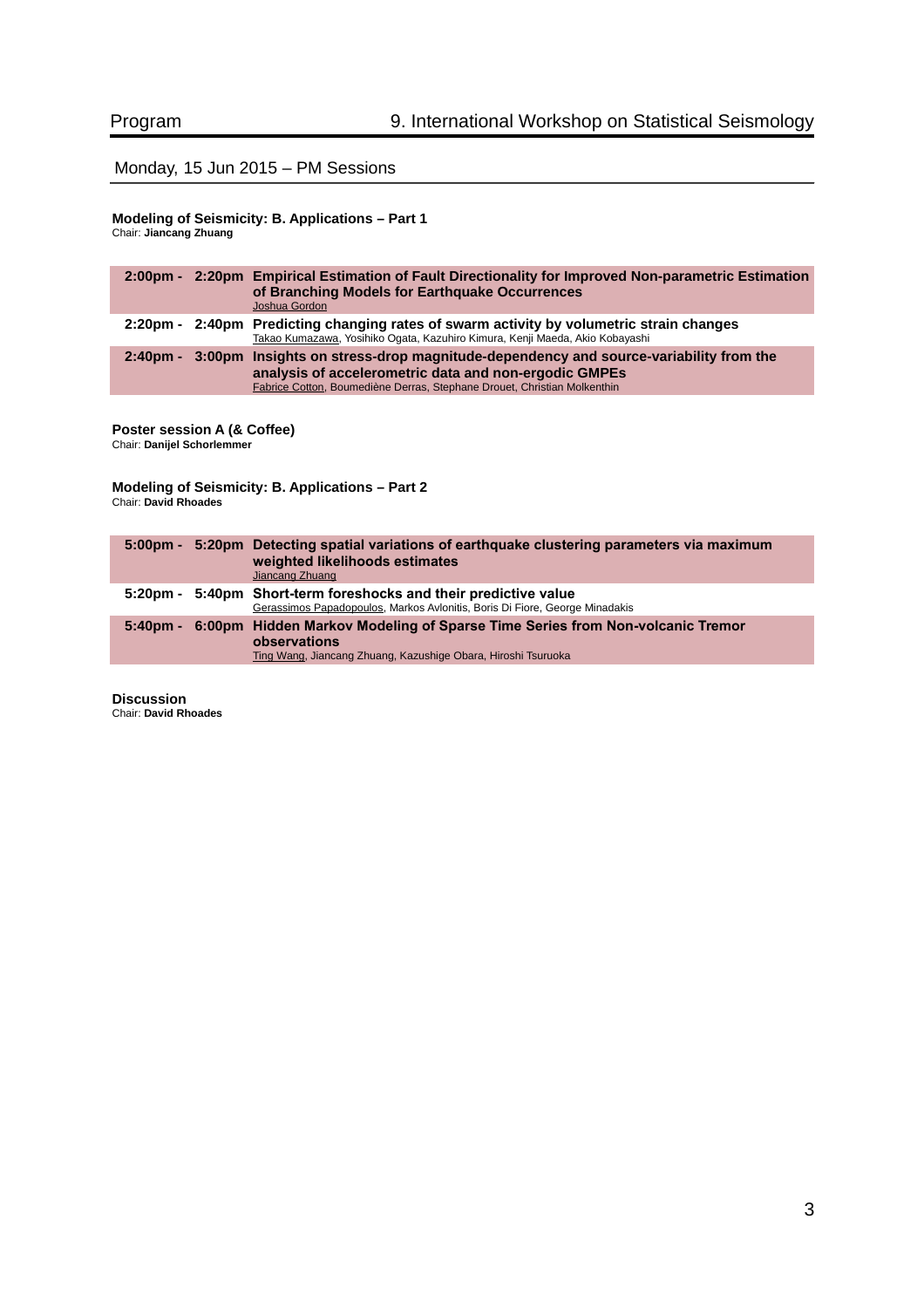# Monday, 15 Jun 2015 – Poster Session

| A comment on Saichev and Sornette (2005, PRE), Ogata and Zhuang (2006, PRE)<br>and Vere-Jones and Zhuang (2008, PRE): Three modes of the distribution of the<br>largest event in the critical ETAS model<br>Jiawen Luo                                                        |
|-------------------------------------------------------------------------------------------------------------------------------------------------------------------------------------------------------------------------------------------------------------------------------|
| Accelerometric data analysis and frictional Properties Variations of the Subduction<br>Interface in Northern Chile<br>Jesus Piña, Fabrice Cotton, Anne Socquet                                                                                                                |
| Aggregated seismicity time series: Is there clear evidence of precursory patterns?<br>Angeliki Adamaki, Roland Roberts, IMO SIL Monitoring Group                                                                                                                              |
| An improved ETAS model for inverting the rupture geometry from seismicity<br>triggerring<br>Yicun Guo, Jiancang Zhuang, Shiyong Zhou                                                                                                                                          |
| Analogue earthquakes: A test bed for physical and statistical models?<br>Michael Rudolf, Matthias Rosenau, Karen Leever, Onno Onken                                                                                                                                           |
| Anisotropic kernels for the estimation of space-time ETAS models<br>Giada Adelfio, Marcello Chiodi, Orietta Nicolis                                                                                                                                                           |
| Aseismic transient driving the swarm-like seismic sequence in the Pollino range,<br>Southern Italy.<br>Luigi Passarelli, Sebastian Hainzl, Simone Cesca, Francesco Maccaferri, Marco Mucciarelli, Dirk Roessler, Fabio<br>Corbi, Torsten Dahm, Eleonora Rivalta               |
| Bigger aftershocks happen farther away: non-separability of magnitude and spatial<br>distributions of aftershocks<br>Nicholas van der Elst. Bruce Shaw                                                                                                                        |
| Changes in seismicity and stress loading on subduction faults in the Kanto region,<br>Japan. 2011 - 2014<br>Blandine Marie Gardonio, David Marsan, Olivier Lengliné, Bogdan Enescu, Michel Bouchon, Jean-Luc Got                                                              |
| <b>Characteristic of Upper Mantle Anisotropy Beneath Sunda Banda Transition Zone</b><br>Samsul Hadi Wiyono, Andri Dian Nugraha                                                                                                                                                |
| Combining rate-based earthquake forecasting models with precursory information<br>and with non-normalized models<br>Peter Shebalin, Clement Narteau, Jeremy Zechar                                                                                                            |
| Confidence Intervals for the Magnitude of the Largest Aftershock<br>Robert Shcherbakov                                                                                                                                                                                        |
| Data-driven spatial b-value estimation with applications to California seismicity: To<br><b>b</b> or not to <b>b</b><br>Yavor Kamer, Stefan Hiemer                                                                                                                            |
| Development of a Bayesian method to estimate a fault slip distribution of a large<br>earthquake from the spatial aftershock distribution and rate- and state friction law:<br>inclusion of information on magnitude as a prior distribution<br>Takaki Iwata                   |
| Does the Spatial Analysis of 2012 Ahar-Varzeghan (Northwestern Iran) Seismic<br><b>Sequence Corroborate the Tectonic Interpretations?</b><br>Pouye Yazdi, Miguel Ángel Santoyo García-Galiano                                                                                 |
| Efficient identification of fault and auxiliary planes from focal mechanisms using<br><b>EM-based cluster analysis</b><br>Sebastian Specht, Fabrice Cotton                                                                                                                    |
| Energy release, source parameters and fault plan solution of July 18 and 22, 2014<br><b>Gulf of Suez earthquakes</b><br>Abdelaziz Khairy, Gad-Elkareem Mohamed, Ahmed Badawy                                                                                                  |
| <b>Fault-Zone Maturity Defines Maximum Earthquake Magnitude</b><br>Marco Bohnhoff, Fatih Bulut, Eva Stierle, Patricia Martinez-Garzon, Yehuda Ben-Zion                                                                                                                        |
| Identifying stages in the aftershock generation process by inter-event times<br>analysis.<br>F. Ramón Zúñiga, Angel Figueroa-Soto, Víctor Hugo Márquez, Marisol Monterrubio                                                                                                   |
| Kinematic Study of Pisagua Earthquake 2014 - Northern Chile: Analysis of the<br>Frequency Content and its Impact on the Understanding of the Seismogenic Zone<br>Jorge Jara, Jesus Pina-Valdes, Anne Socquet, Fabrice Cotton, Javier Ruiz, Andrea Walpersdorf, Nathalie Cotte |
| Long-term effects of rifting-induced stress changes on the earthquake statistics in<br>the Tiörnes Fracture Zone (North Iceland)<br>Masoud Allahbakhshi, Luigi Passarelli, Francesco Maccaferri, Eleonora Rivalta                                                             |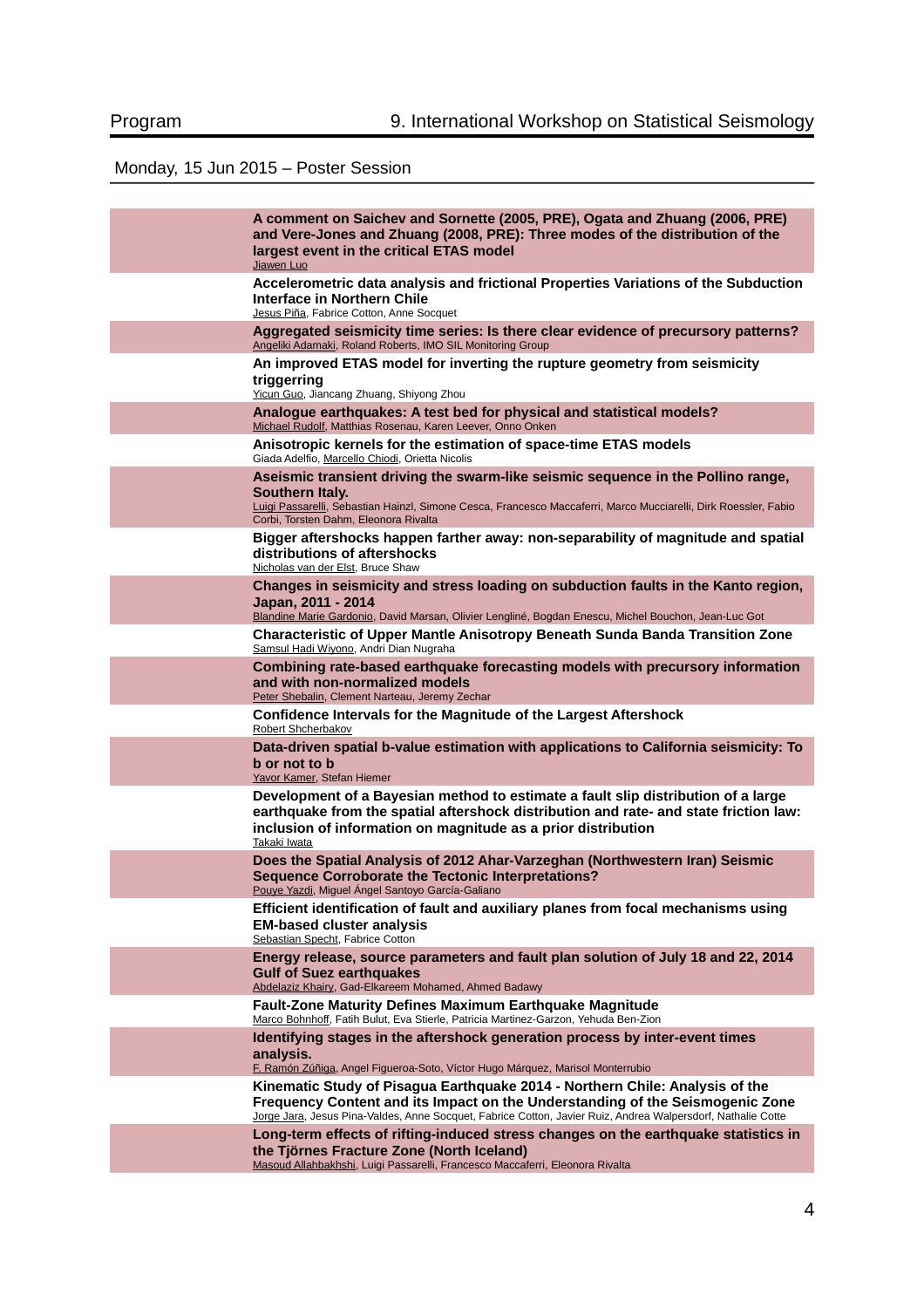# Monday, 15 Jun 2015 – Poster Session

| Near-source ground motion observations of large earthquakes are inconsistent with<br>concept of deterministic rupture propagation<br>Men-Andrin Meier, Tom Heaton, John Clinton                                                                |
|------------------------------------------------------------------------------------------------------------------------------------------------------------------------------------------------------------------------------------------------|
| Nucleation, propagation and arrest of transient slip in seismic swarms in the<br>Tjörnes Fracture Zone (North Iceland)<br>Eleonora Rivalta, Luigi Passarelli, Francesco Maccaferri, Sigurjon Jonsson                                           |
| On the focal mechanism distributions of background seismicity and triggered<br>seismicity in the Japan region<br>Minzhen Wang, Jiancang Zhuang                                                                                                 |
| Parametric and Non-Parametric Procedures for Estimating Maximum Magnitude of<br>Earthquakes in Different Seismotectonic Provinces of Iran<br>Mona Salamat, Mehdi Zare                                                                          |
| Relationship between aftershock parameters and physical properties of the crust.<br>Olga Zakharova, Sebastian Hainzl, Bogdan Enescu                                                                                                            |
| Relationship between changes in rate of background earthquakes and slow slip in<br>Boso, Japan<br>Thomas Reverso, David Marsan, Agnès Helmstetter                                                                                              |
| Significant Relative Ouiescence along the western end part of Kuril subduction<br>zone more than 5 years<br>Ritsuko S. Matsu'ura                                                                                                               |
| Spatial-Temporal Analysis of b-value in M6.3 Southwest Iran Earthquake of 09 April<br>2013, as an earthquake precursor<br>Zari Bordbar, Mohammad Reza Hatami                                                                                   |
| Spatio-temporal behavior on simulated aftershock sequences using the Fiber<br><b>Bundle Model</b><br>Marisol Monterrubio, Ramon Zuñiga, Victor Hugo Marquez, Angel Figueroa-Soto                                                               |
| Spatiotemporal variation of b-value in Molucca Collision Zone using high precision<br>relocated hypocenters<br>Hasbi Ash Shiddigi, Sri Widiyantoro, Andri Dian Nugraha, Mohamad Ramdhan, Wandono Wandono, Sutiyono<br>Sutiyono, Titi Handayani |
| Static stress triggering explains the empirical aftershock distance decay<br>Sebastian Hainzl, Javad Moradpour, Jörn Davidsen                                                                                                                  |
| Systematic assessment of the static stress-triggering hypothesis using inter-<br>earthquake time statistics<br>Shyam Nandan, Guy Ouillon, Jochen Wössner, Didier Sornette, Stefan Wiemer                                                       |
| The national Spanish earthquake catalogue: Magnitude of completeness, location<br>precision, and mine blasts<br>Álvaro González                                                                                                                |
| The role of small earthquakes in modeling foreshock occurrence with ETAS<br>Stefanie Seif, Arnaud Mignan, Jeremy Zechar, Stefan Wiemer                                                                                                         |
| The spatial and temporal variation of the b-value in Southwest of China<br>Shiyong Zhou, Shenjian Zhang                                                                                                                                        |
| Rate-and-State California Earthquake Forecasts: Resolving Stress Singularities<br>Anne Strader, David D. Jackson                                                                                                                               |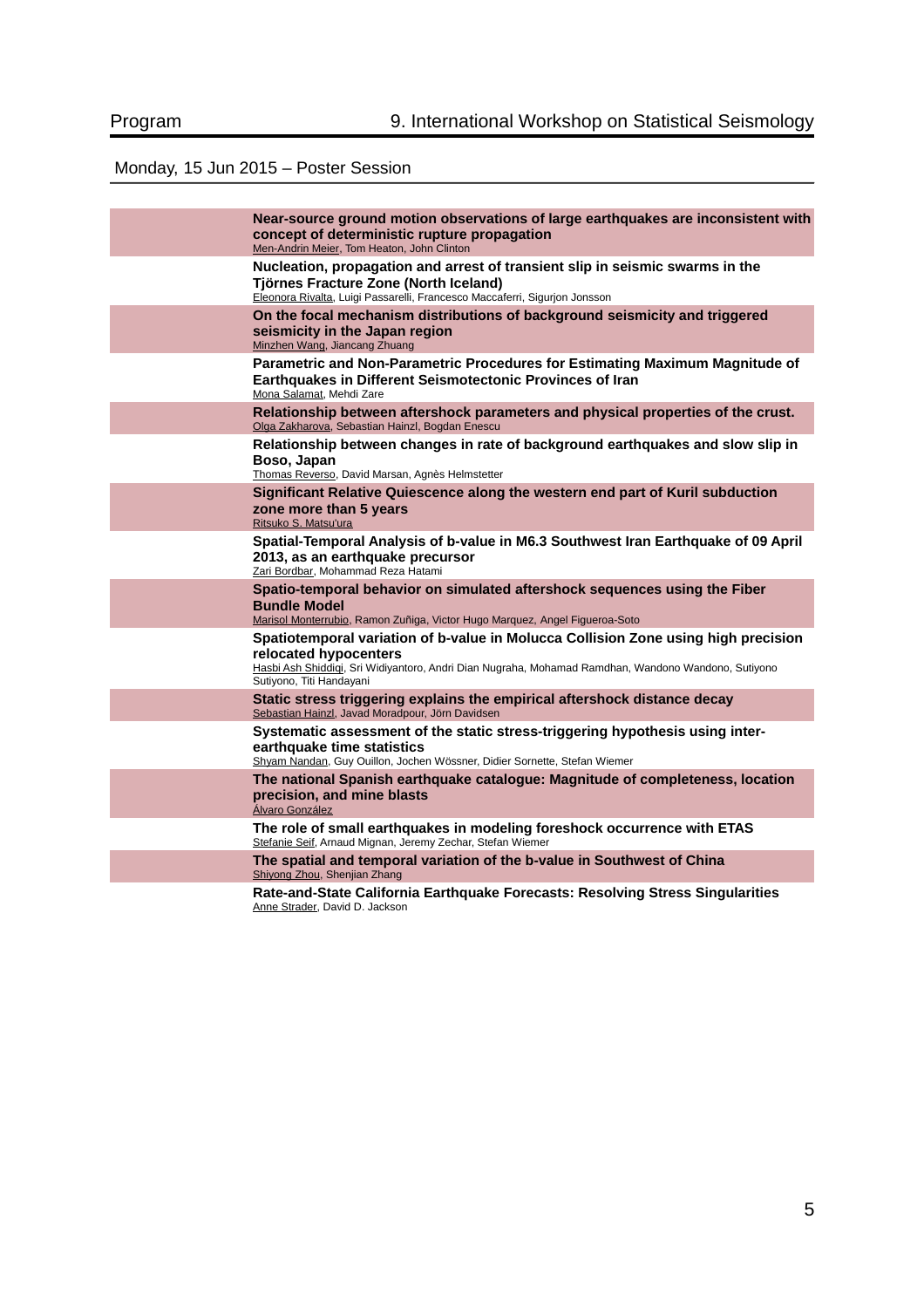## Tuesday, 16 Jun 2015 – AM Sessions

### **Physics of Earthquakes on Different Scales – Part 1** Chair: **David Marsan**

|                                | 8:30am - 8:50am Slow slip transients and large earthquakes<br>Aitaro Kato                                                                                                                                                                       |
|--------------------------------|-------------------------------------------------------------------------------------------------------------------------------------------------------------------------------------------------------------------------------------------------|
|                                | 8:50am - 9:10am Ouantitative evaluation of slip balance between co- and inter- seismic phase<br>Lifeng Wang                                                                                                                                     |
|                                | 9:10am - 9:30am Earthquakes versus interseismic coupling in the North Chile - South Peru seismic<br>gap<br>Anne Socquet, Jorge Jara, Marta Bejar Pizzaro, Marianne Métois, Daniel Carrizo, Nathalie Cotte, Edmundo<br>Norabuena, Mohamed Chlieh |
|                                | 9:30am - 9:50am Applying Statistical Seismology to Image the Physical Properties of the Crust<br>Egill Hauksson                                                                                                                                 |
|                                | 9:50am - 10:10am What is characteristic about a characteristic earthquake? Implications from multi-<br>scale studies of the relative earthquake size distribution<br>Stefan Wiemer, Thessa Tormann                                              |
| 10:10am - 10:40am Coffee break |                                                                                                                                                                                                                                                 |

**Physics of Earthquakes on Different Scales – Part 2** Chair: **Sebastian Hainzl**

|                        | 10:40am - 11:00am Relative guiescence associated with the 2011 Tohoku-oki earthquake in the<br>preceding aftershock sequences: What controls seismic sensitivity to negative<br>stress change?<br>Yuhei Suzuki, Shinji Toda, Keisuke Yoshida, Tomomi Okada |
|------------------------|------------------------------------------------------------------------------------------------------------------------------------------------------------------------------------------------------------------------------------------------------------|
|                        | 11:00am - 11:20am Exploring aftershock properties with depth<br>Peter Shebalin, Clement Narteau                                                                                                                                                            |
|                        | 11:20am - 11:40am Deterministic Model of Earthquake Clustering Shows Reduced Stress Drops for<br><b>Nearby Aftershocks</b><br>Bruce Edward Shaw, Keith Richards Dinger, James H Dieterich                                                                  |
|                        | 11:40am - 12:00pm Varibility in aftershock productivity, and its relationship with stress drop<br>David Marsan, Agnès Helmstetter                                                                                                                          |
| 12:00pm - 2:00pm Lunch |                                                                                                                                                                                                                                                            |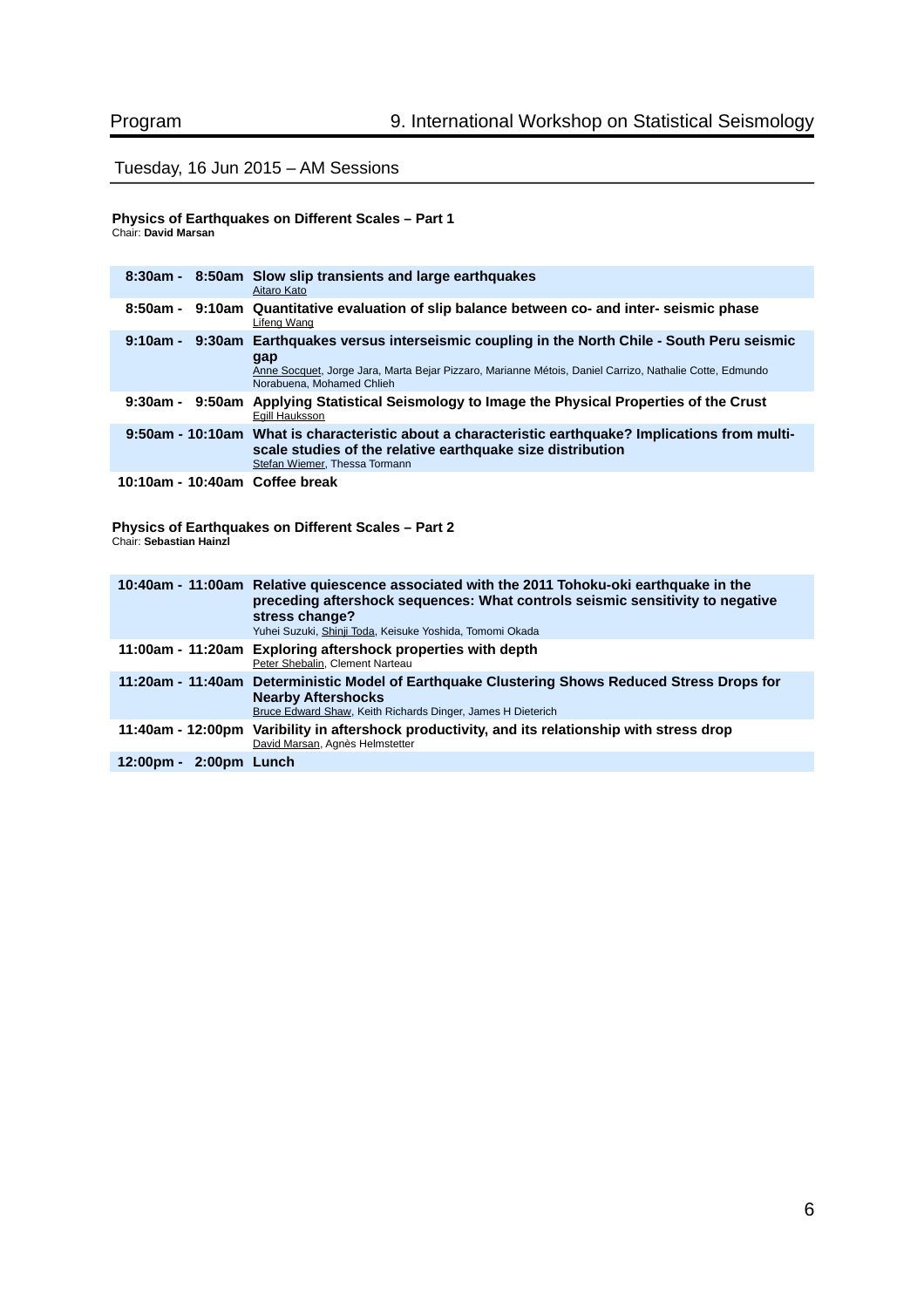## Tuesday, 16 Jun 2015 – PM Sessions

#### **Understanding and Quantifying Induced Seismicity – Part 1** Chair: **Morgan Page**

|                              | 2:00pm - 2:20pm Earthquake scaling laws for the 2000 dike at Miyakejima (Japan) and relation to<br>stress changes and focal mechanisms.<br>Eleonora Rivalta, Luigi Passarelli, Simone Cesca, Yosuke Aoki                                                                                                            |
|------------------------------|---------------------------------------------------------------------------------------------------------------------------------------------------------------------------------------------------------------------------------------------------------------------------------------------------------------------|
|                              | 2:20pm - 2:40pm Seismological characterization of micro- and macrofracturing processes in a fault<br>zone: A comparison of laboratory stick-slip friction experiments and close-by<br>monitoring of Mw1.9 fault in a deep South African gold mine<br>Grzegorz Kwiatek, Katrin Plenkers, Thomas Goebel, Georg Dresen |
|                              | 2:40pm - 3:00pm Assessing Earthquake Hazards in the Anthropocene: Induced Seismicity in the<br><b>Central and Eastern US</b><br>Andrea L. Llenos, Justin L. Rubinstein, William L. Ellsworth, Charles S. Mueller, Andrew J. Michael, Arthur McGarr,<br>Mark D. Petersen, Matthew Weingarten, Austin A. Holland      |
|                              | 3:00pm - 3:20pm A Ground Motion Discriminant for Injection-Induced Earthquakes<br>Susan E. Hough                                                                                                                                                                                                                    |
| 3:20pm - 3:50pm Coffee break |                                                                                                                                                                                                                                                                                                                     |

#### **Understanding and Quantifying Induced Seismicity – Part 2** Chair: **Morgan Page**

|          | 3:50pm - 4:10pm Induced Aftershock Sequences and Swarms in Geothermal Systems<br>Robert Shcherbakov, Donald L. Turcotte, M. Burak Yikilmaz, Louise H. Kellogg, John B. Rundle                                       |
|----------|---------------------------------------------------------------------------------------------------------------------------------------------------------------------------------------------------------------------|
| 4:10pm - | 4:30pm Seismogenic Index, Bounds of Magnitude Probability and Triggered versus Induced<br><b>Earthquakes</b><br>Serge A. Shapiro, Oliver Krüger O., Carsten Dinske C, Cornelius Langenbruch                         |
| 4:30pm - | 4:50pm Examples of induced/triggered seismicity in Italy: state of the art and perspectives<br>Thomas Braun, Buttinelli Mauro, Caciagli Marco, Improta Luigi, Piccinini Davide, Saccorotti Gilberto, Scrocca Davide |
| 4:50am - | 5:10pm Performance evaluation of models to forecast fluid-induced seismicity<br>Flaminia Catalli, Sebastian Hainzl, Torsten Dahm                                                                                    |

**Discussion** Chair: **Morgan Page**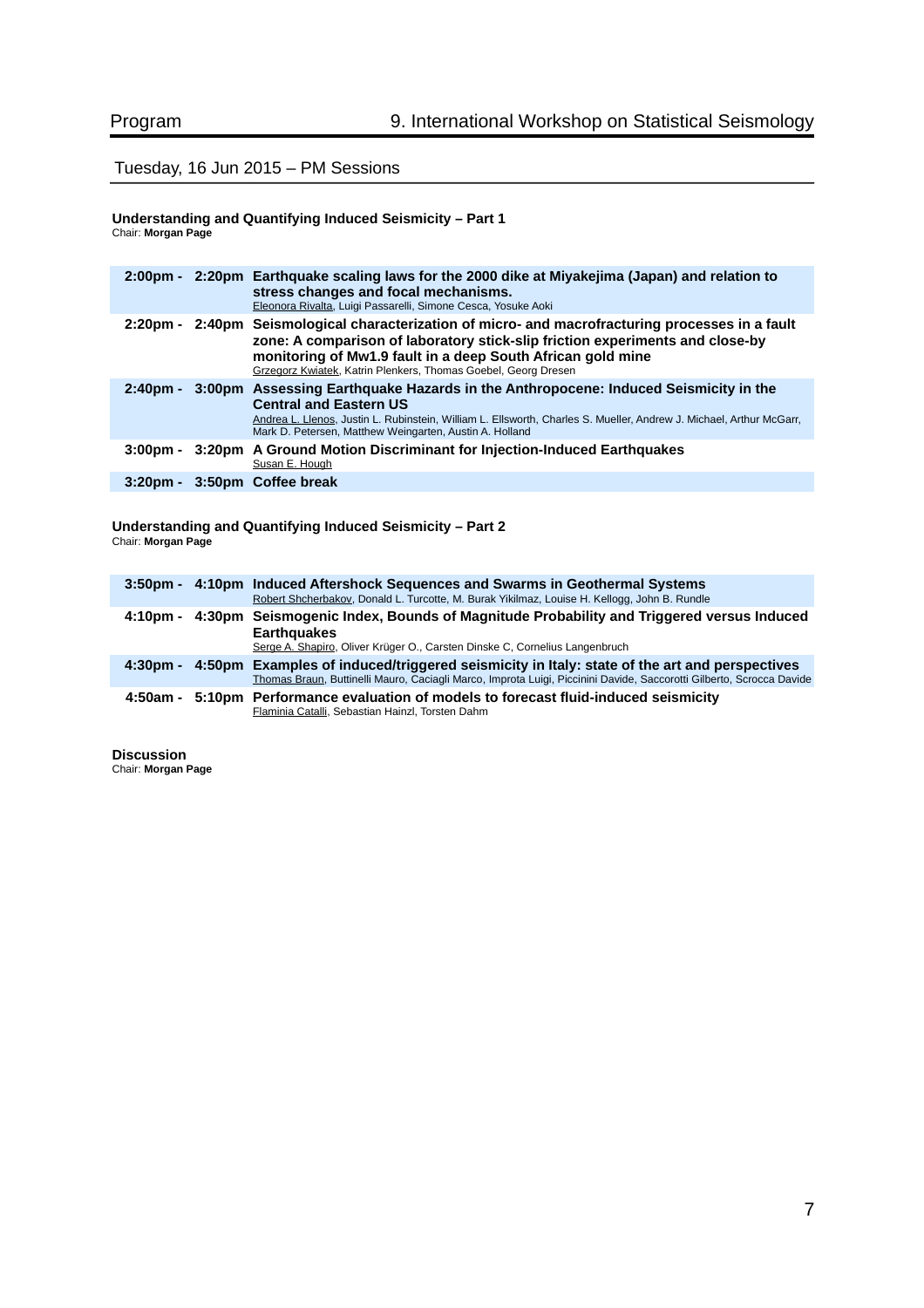## Wednesday, 17 Jun 2015 – AM Sessions

**New Perspectives in Probabilistic Earthquake Forecasting and Testing – Part 1** Chair: **Annemarie Christophersen**

|                                | 8:30am - 8:50am Anomalous hiatus of California paleo-earthquakes?<br>David Diether Jackson                                                                                 |
|--------------------------------|----------------------------------------------------------------------------------------------------------------------------------------------------------------------------|
|                                | 8:50am - 9:10am Adaptive smoothing of seismicity in time, space and magnitude for long-term and<br>short-term earthquake forecasts<br>Agnès Helmstetter, Maximilian Werner |
|                                | 9:10am - 9:30am On the earthquake predictability of fault interaction models<br>Warner Marzocchi, Daniele Melini                                                           |
|                                | 9:30am - 9:50am Reviews on the pre- and post-seismicity of the Tohoku-Oki mega-earthquake, and<br>future long-term forecasts<br>Yosihiko Ogata                             |
|                                | 9:50am - 10:10am Toward automatic aftershock forecasting in Japan<br>Takahiro Omi, Yosihiko Ogata, Katsuhiko Shiomi, Bogdan Enescu, Kaoru Sawazaki, Kazuyuki Aihara        |
| 10:10am - 10:40am Coffee break |                                                                                                                                                                            |

**New Perspectives in Probabilistic Earthquake Forecasting and Testing – Part 2** Chair: **Warner Marzocchi**

|                        | 10:40am - 11:00am Global Earthquake Forecast<br>Yan Y. Kagan                                                                                                                          |
|------------------------|---------------------------------------------------------------------------------------------------------------------------------------------------------------------------------------|
|                        | 11:00am - 11:20am Correlation-based evaluation for earthquake forecast<br>Ken'ichiro Yamashina, Hiroshi Tsuruoka, Tetsuto Himeno                                                      |
|                        | 11:20am - 11:40am Testing by hybridisation - a practical approach to testing earthquake forecasting<br>models<br>David A. Rhoades, Annemarie Christophersen, Matthew C. Gerstenberger |
|                        | 11:40am - 12:00pm Operational Earthquake Forecasting in New Zealand: Advances and challenges<br>Annemarie Christophersen, David A. Rhoades, David Harte, Matthew C. Gerstenberger     |
| 12:00pm - 2:00pm Lunch |                                                                                                                                                                                       |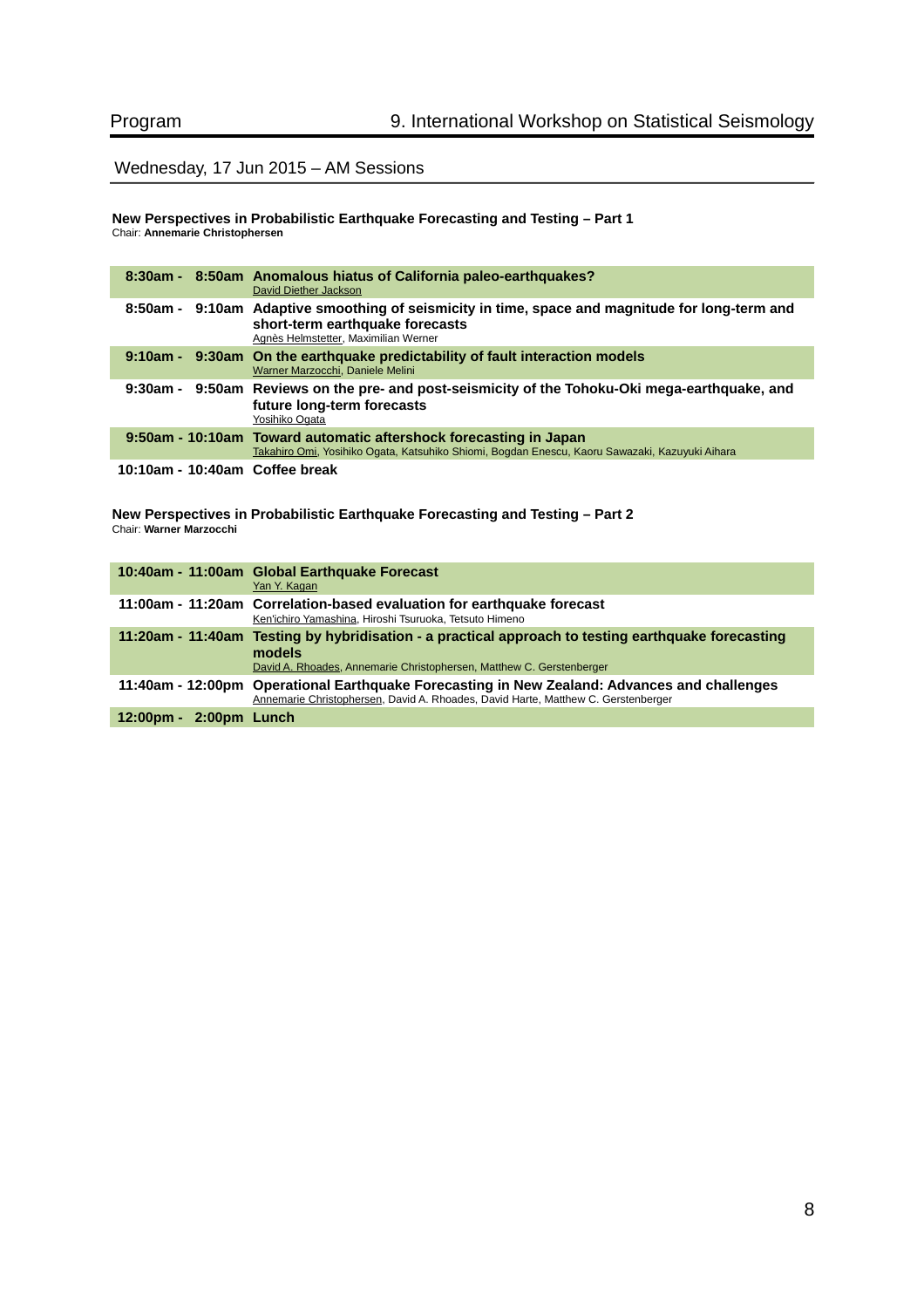## Wednesday, 17 Jun 2015 – PM Sessions

#### **New Perspectives in Probabilistic Earthquake Forecasting and Testing – Part 3** Chair: **Stefan Wiemer**

|          | 2:00pm - 2:20pm Retrospective Evaluation of Time-Dependent Earthquake Forecast Models during<br>the 2010-12 Canterbury, New Zealand, Earthquake Sequence<br>Maximilian Werner, Matthew Gerstenberger, Maria Liukis, Warner Marzocchi, David Rhoades, Matteo Taroni,<br>Jeremy Zechar, Camilla Cattania, Annemarie Christophersen, Sebastian Hainzl, Agnes Helmstetter, Abigail Jimenez,<br>Sandy Steacy, Thomas Jordan |
|----------|------------------------------------------------------------------------------------------------------------------------------------------------------------------------------------------------------------------------------------------------------------------------------------------------------------------------------------------------------------------------------------------------------------------------|
| 2:20pm - | 2:40pm Five-year Japanese earthquake predictability experiment with multiple runs since<br>2009 including the 2011 Tohoku-oki earthquake<br>Naoshi Hirata, Hiroshi Tsuruoka, Danijel Schorlemmer                                                                                                                                                                                                                       |
| 2:40pm - | 3:00pm UCERF3-ETAS: Including Spatiotemporal Clustering for a California Operational<br><b>Earthquake Forecast</b><br>Edward H. Field & other WGCEP participants                                                                                                                                                                                                                                                       |

**Poster session B (& Coffee)** Chair: **Sebastian Hainzl**

**New Perspectives in Probabilistic Earthquake Forecasting and Testing – Part 4** Chair: **David Jackson**

|  | 5:00pm - 5:20pm Testing probabilistic seismic hazard estimates against accelerometric data in two<br><b>countries: France and Turkey</b><br>Hilal Tasan, Céline Beauval, Agnès Helmstetter |
|--|--------------------------------------------------------------------------------------------------------------------------------------------------------------------------------------------|
|  | 5:20pm - 5:40pm Comparing USGS NSHMs with DYFI observations<br>Sum Mak, Danijel Schorlemmer                                                                                                |
|  | 5:40pm - 6:00pm How much spatio-temporal clustering should one build into a risk model?<br><b>Delphine Fitzenz</b>                                                                         |

**Discussion** Chair: **David Jackson**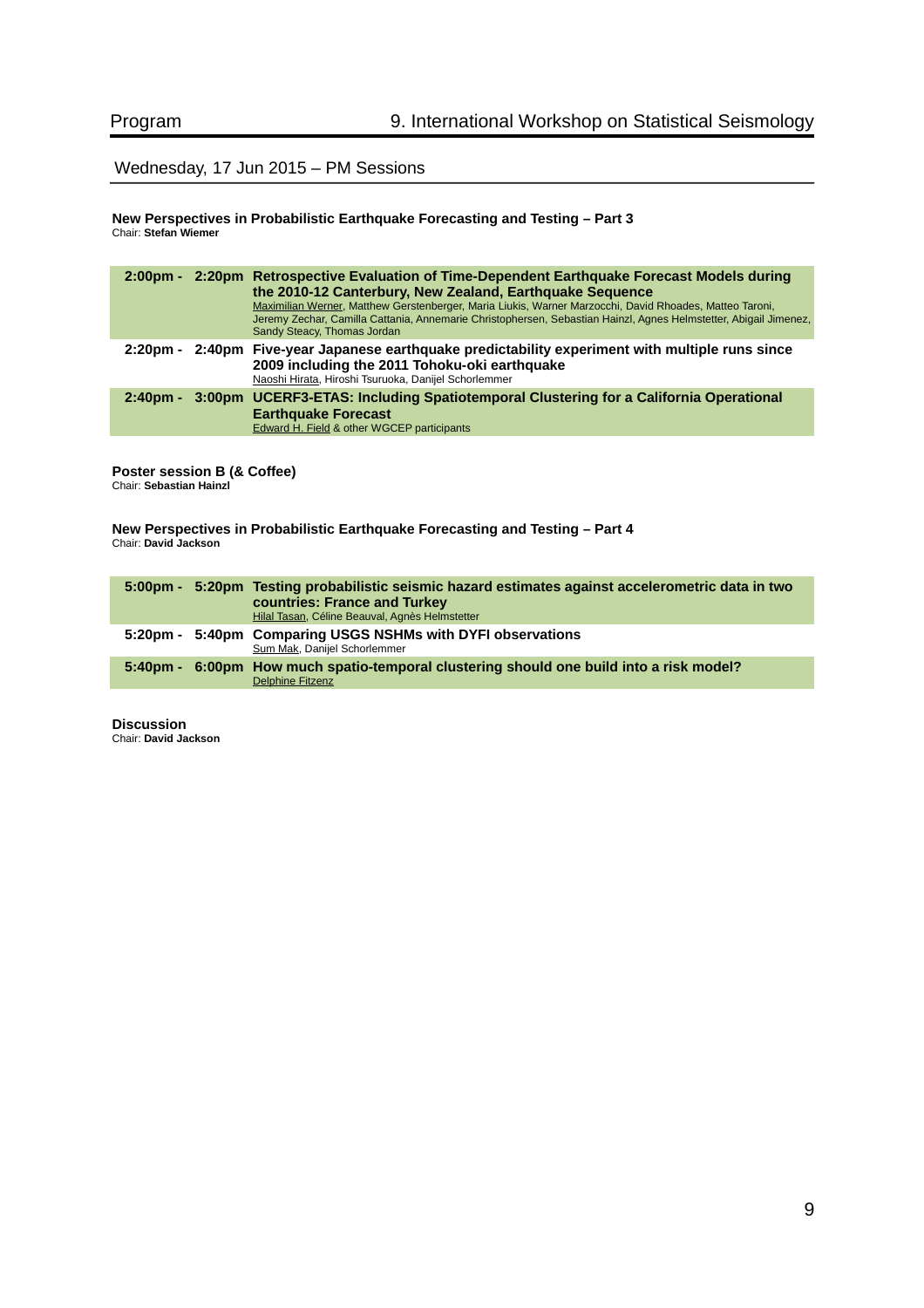# Wednesday, 17 Jun 2015 – Poster Session

| A parimutuel gambling perspective to compare probabilistic seismicity forecasts<br>and deterministic eartquake predictions<br>J. Douglas Zechar, Marc Rierola, Jiancang Zhuang                                                                                                |
|-------------------------------------------------------------------------------------------------------------------------------------------------------------------------------------------------------------------------------------------------------------------------------|
| A Potential Promising Approach to Extract lonospheric Anomaly Related to<br><b>Earthquake from DEMETER Satellite Data</b><br>Yongxian Zhang, Caiyun Xia, Turson Nilupar, Xiaotao Zhang, Yongjia Wu                                                                            |
| Aftershock Statistics of Injection-Induced Earthquakes in the Central U.S.<br>Morgan Page, Susan Hough                                                                                                                                                                        |
| Applying clustering model and Gutenberg-Richter's Law to Forecast Large<br>Aftershocks<br>Peter Shebalin, Sergey Baranov                                                                                                                                                      |
| Communicating time-varying seismic risk during an earthquake sequence<br>Marcus Herrmann, J. Douglas Zechar, Stefan Wiemer                                                                                                                                                    |
| <b>Computationally Efficient Earthquake Detection with Continuous Seismic Waveform</b><br>Data<br>Clara Yoon, Ossian O'Reilly, Karianne Bergen, Gregory Beroza                                                                                                                |
| Continuous Time Random Walk (CTRW) approach on modeling anomalous (pore-<br>pressure?) diffusion in the 2001 Agios Ioanis (West Corinth rift) earthquake swarm<br>sequence.<br>Georgios Michas, Filippos Vallianatos, Peter Sammonds                                          |
| <b>CSEP-based Test Bench for Assessing Induced Seismicity Models</b><br>Eszter Kiraly, J. Douglas Zechar, Valentin Gischig, Dimitrios Karvounis, Joseph Doetsch, Stefan Wiemer                                                                                                |
| Development of Seismicity Analysis software: TSEIS - ETAS module<br>implementation<br>Hiroshi Tsuruoka, Yoshihiko Ogata                                                                                                                                                       |
| Ensemble Model Earthquake Forecasts during the 2010-12 Canterbury, New<br>Zealand, Earthquake Sequence<br>Matteo Taroni, Warner Marzocchi, Maximilian Werner, Jeremy D. Zechar                                                                                                |
| Forward Induced Seismic Hazard Assessment - FISHA Application to the seismicity<br>catalogue generated by a discrete element hydromechanical model<br>Amir Hossein Hakimhashemi, Jeoung Seok Yoon, Arno Zang, Oliver Heidbach, Gottfried Grünthal                             |
| Improvement of aftershock models based on Coulomb stress interactions and rate-<br>state dependent friction<br>Camilla Cattania, Sebastian Hainzl, Lifeng Wang, Frank Roth, Bogdan Enescu                                                                                     |
| Insights from applying a statistical medium-term forecast model to physics based<br>synthetic catalogues<br>Annemarie Christophersen, David A. Rhoades, Harmony V. Colella                                                                                                    |
| Italian and Japanese Ground Motion Prediction Equations (GMPEs): Accounting for<br>epistemic uncertainty through ensemble modeling<br>Pamela Roselli, Warner Marzocchi, Licia Faenza                                                                                          |
| Lessons from the establishment of the Operational Earthquake Forecast System in<br>Italv<br><b>Anna Maria Lombardi</b>                                                                                                                                                        |
| Modelling of induced seismicity and frequency-magnitude relation in multi-stage<br>hydraulic stimulation of crystalline geothermal reservoir<br>Jeoung Seok Yoon, Arno Zang, Günter Zimmermann, Ove Stephansson                                                               |
| Multivariate Poisson hidden Markov Models: The case study of the North Aegean<br><b>Sea, Western Greece</b><br>Katerina Orfanogiannaki, Dimitris Karlis, Gerassimos Papadopoulos                                                                                              |
| <b>Fault-Zone Maturity Defines Maximum Earthquake Magnitude</b><br>Marco Bohnhoff, Fatih Bulut, Eva Stierle, Patricia Martinez-Garzon, Yehuda Ben-Zion                                                                                                                        |
| Identifying stages in the aftershock generation process by inter-event times<br>analysis.<br>F. Ramón Zúñiga, Angel Figueroa-Soto, Víctor Hugo Márquez, Marisol Monterrubio                                                                                                   |
| Kinematic Study of Pisagua Earthquake 2014 - Northern Chile: Analysis of the<br>Frequency Content and its Impact on the Understanding of the Seismogenic Zone<br>Jorge Jara, Jesus Pina-Valdes, Anne Socquet, Fabrice Cotton, Javier Ruiz, Andrea Walpersdorf, Nathalie Cotte |
| Long-term effects of rifting-induced stress changes on the earthquake statistics in<br>the Tiörnes Fracture Zone (North Iceland)<br>Masoud Allahbakhshi, Luigi Passarelli, Francesco Maccaferri, Eleonora Rivalta                                                             |